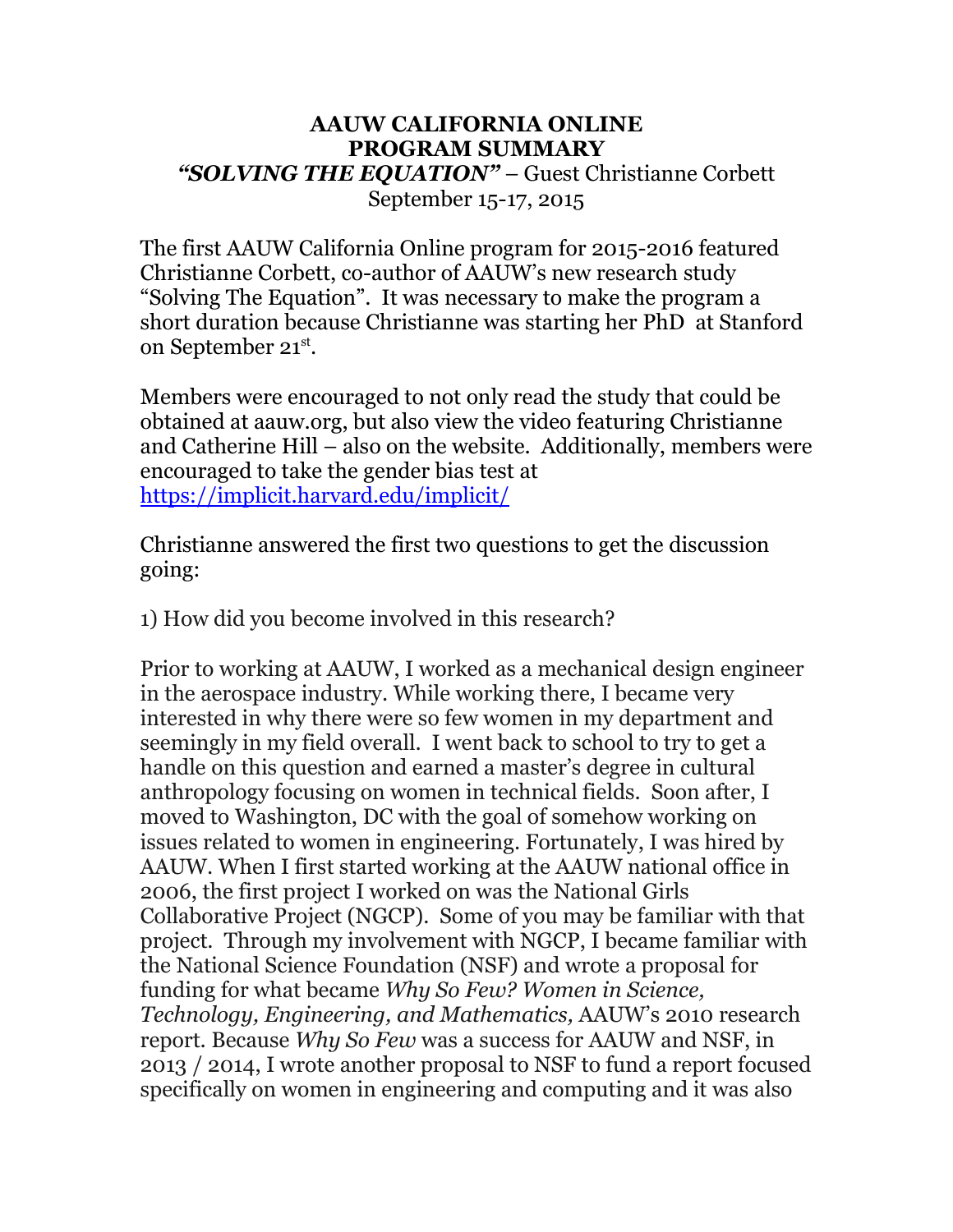funded. This proposal became this report - *Solving the Equation: The Variables for Women's Success in Engineering and Computing.*

2) What methods did you use for this research?

*Solving the Equation* is in large part the result of a large literature review that includes publications from many different disciplines including psychology, sociology, engineering education, computer science, and others. We searched academic databases for articles published primarily in the past five years containing certain keywords. A number of AAUW staff, contractors, interns and I read through hundreds of publications, looking for compelling findings to highlight in the report. Once we identified findings, we wrote up descriptions of the findings (first drafts of chapters 3-9 in the report) and sent them to our advisory committee of experts (who you can see listed at the beginning of the report) for their feedback on whether or not we should highlight those particular findings. I then made changes based on the advisors' feedback. After deciding on which findings to highlight, we interviewed the researchers whose work we were showcasing and wrote up the final versions of the chapters. For chapter 1, I came up with the charts I thought were important to include in the report

that gave the background statistics necessary to understand the issues and with the help of AAUW contractor Lisa Frehill (a PhD sociologist with an engineering background) was able to include nearly everything I'd identified either in chapter 1 or in the appendix.

## **HIGHLIGHTS OF THE PROGRAM**

**Participant #1** asked if there will be a follow-up study?

## **Christianne replied:**

The last I knew, the next research report that AAUW is planning to release is on the topic of women and leadership. As far as I know, that is still the plan, but I've not been in contact with anyone at the national AAUW office for the past several months.

In my experience, the topics for AAUW research reports are chosen based on the pressing issues of the time, feasibility, relevance and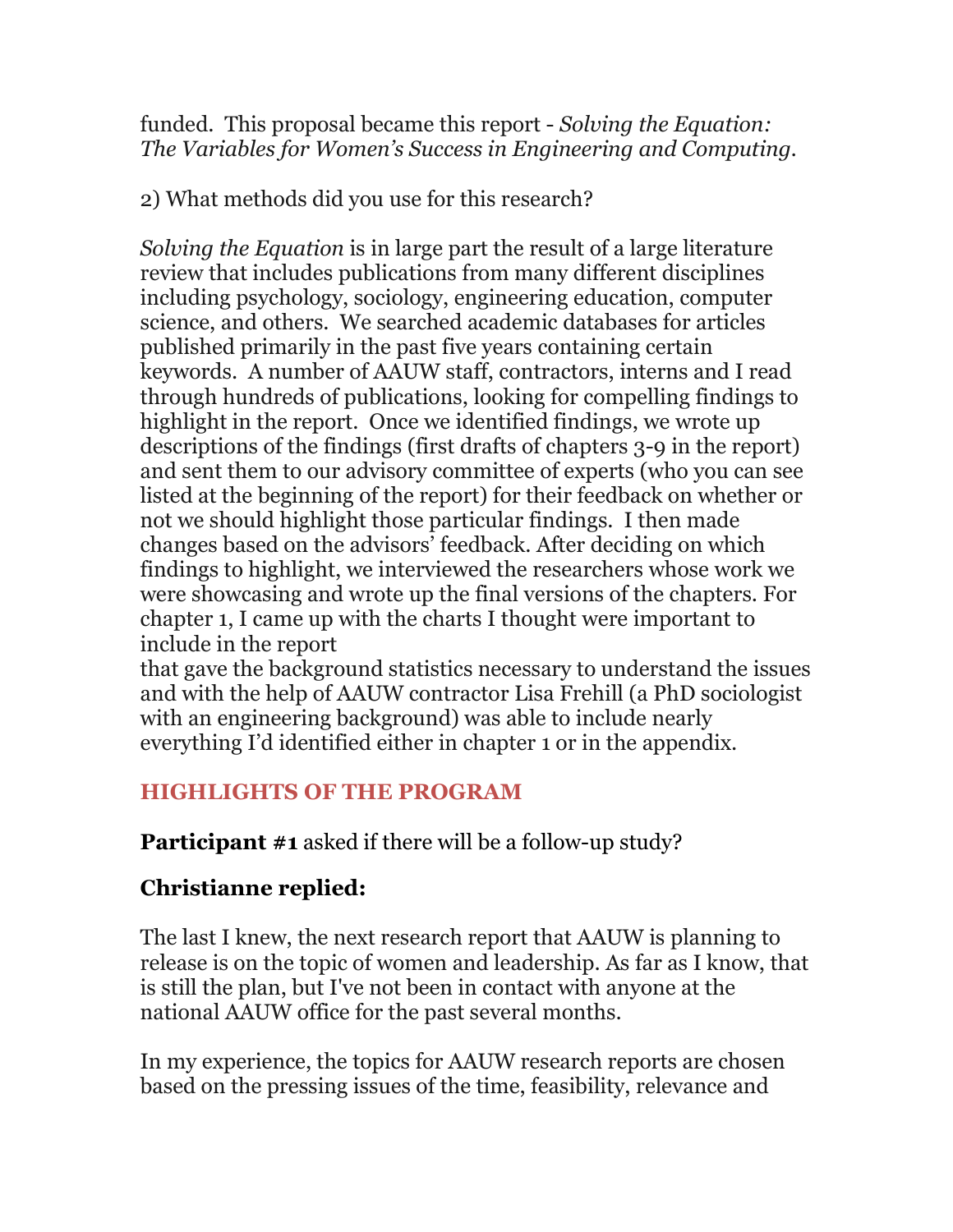interest to AAUW members (including groups like the Mooneen Lecce giving circle who contribute money specifically for research reports), and the availability of one or more researchers with the relevant content knowledge who can write the reports.

As part of AAUW's most recent NSF grant, AAUW will be publishing a future research agenda around women in engineering and computing within the next year. This will be a document targeted toward the academic community of researchers more than a general audience. After that, as far as I know, AAUW has no plans to publish additional reports related to STEM.

**Participant #5** asked what will be the roll-out of the program to reach a wider audience.

**Christianne:** Here's a bit about what I know about the rollout and efforts to reach a wide audience. Prior to the report's release, AAUW national's media relations staff reached out to journalists about the report, and we got a fair amount of media attention. The report was also released at Samsung here in California, as you may know. That was part of AAUW national's increasing efforts to attract corporate funding.

Because many of the recommendations in the report are targeted at employers, AAUW also hosted a corporate convening where AAUW presented the report's findings to corporate representatives.

Also, we've presented the report's findings at a number of conferences and events. One notable one - I'm excited to say that I will be presenting the report's findings at the Grace Hopper Celebration of Women in Computing to an audience of 500-1000 corporate representatives and women in tech in Houston next month.

**She further replied**: *Solving the Equation,* unlike *Why So Few,*  focuses mainly on the workplace and not so much on education. It does include a chapter on the college environment but not much on K-12 education. As the recommendations are mainly for employers, they're a bit harder for AAUW members who don't happen to be engineering or tech employers to put into practice.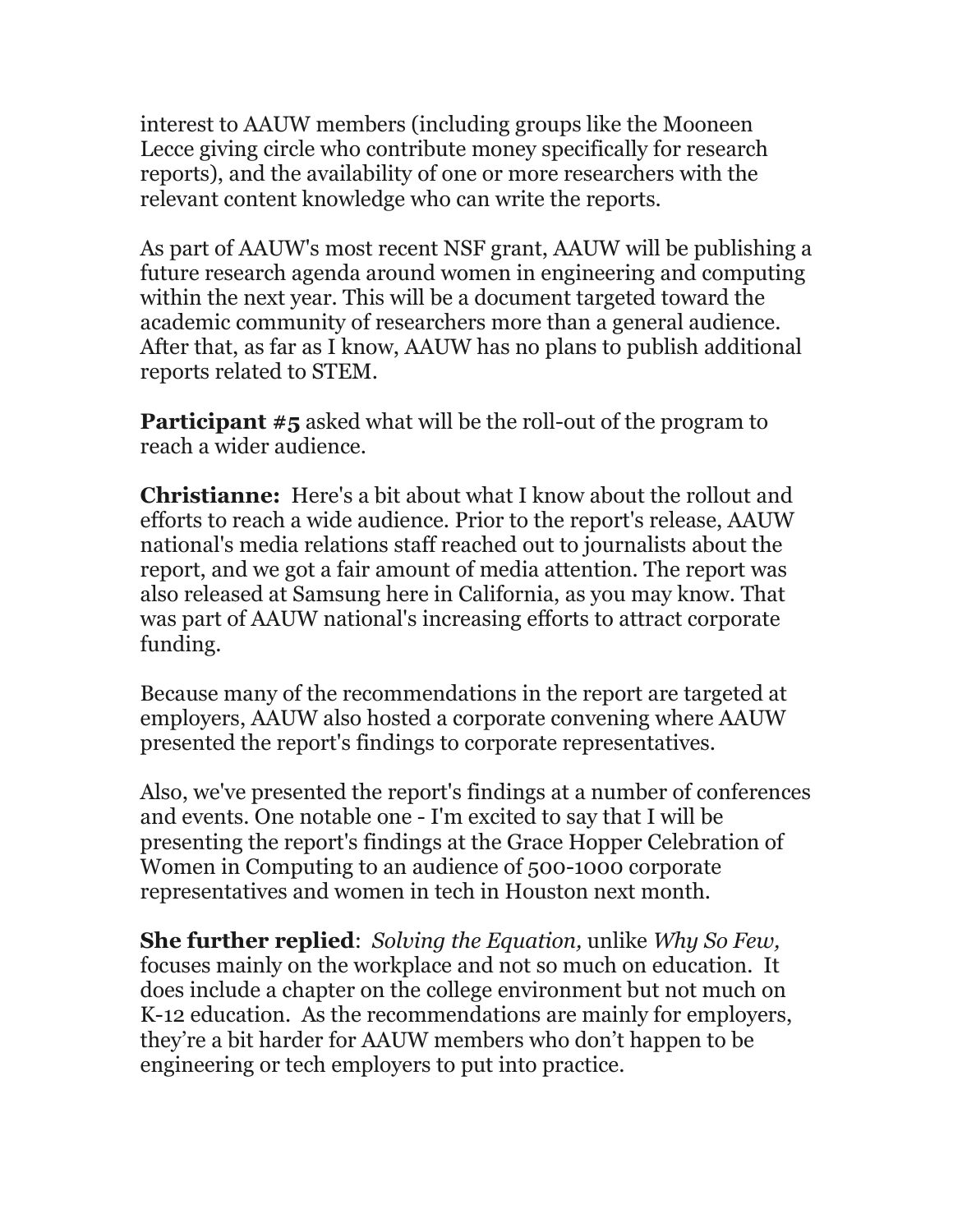Having said that, some practical suggestions related to the educational environment come out of the work that's been done at Harvey Mudd. Making clear the broad applications of the fields of engineering and computing early on is one important recommendation that we can take from their work. Giving girls opportunities to learn engineering or computing in groups of others with similar past experience in these fields is another recommendation that is applicable to early educational environments. And exposing girls to environments in which they see many women in tech or engineering - a la the Grace Hopper Celebration - can be really transformative.

As far as holding employers accountable for their actions around diversity, the good news is this topic has really gained traction in recent years. As such, there are articles written on the topic and companies are eager to show that they are doing something. One thing we can do is write columns in newspapers or letters to the editor when a company does something positive - or negative.

**Participant #5 asked:** As you were working on the report, was there any part of the research/findings that surprised you?

**Christianne:** Yes, I was surprised at how dramatically underrepresented some women of color are among computer science and engineering graduates compared with their representation in the overall population.

For example, black, Hispanic, American Indian, and Alaska Native women together made up **18** percent of the population of 20 to 24 year olds in 2013, and were awarded just **3** percent of engineering bachelor's degrees conferred that year. (2% of the degrees were awarded to Hispanic women, 1% to black women, and 0.1% to American Indian / Alaska Native women). Black, Hispanic, American Indian, and Alaska Native women make up just about **1/6** of the engineering grads that they should if they were represented in proportion to their presence in the overall population.

White women are also underrepresented, but less so. White women make up a little less than half the proportion of engineering graduates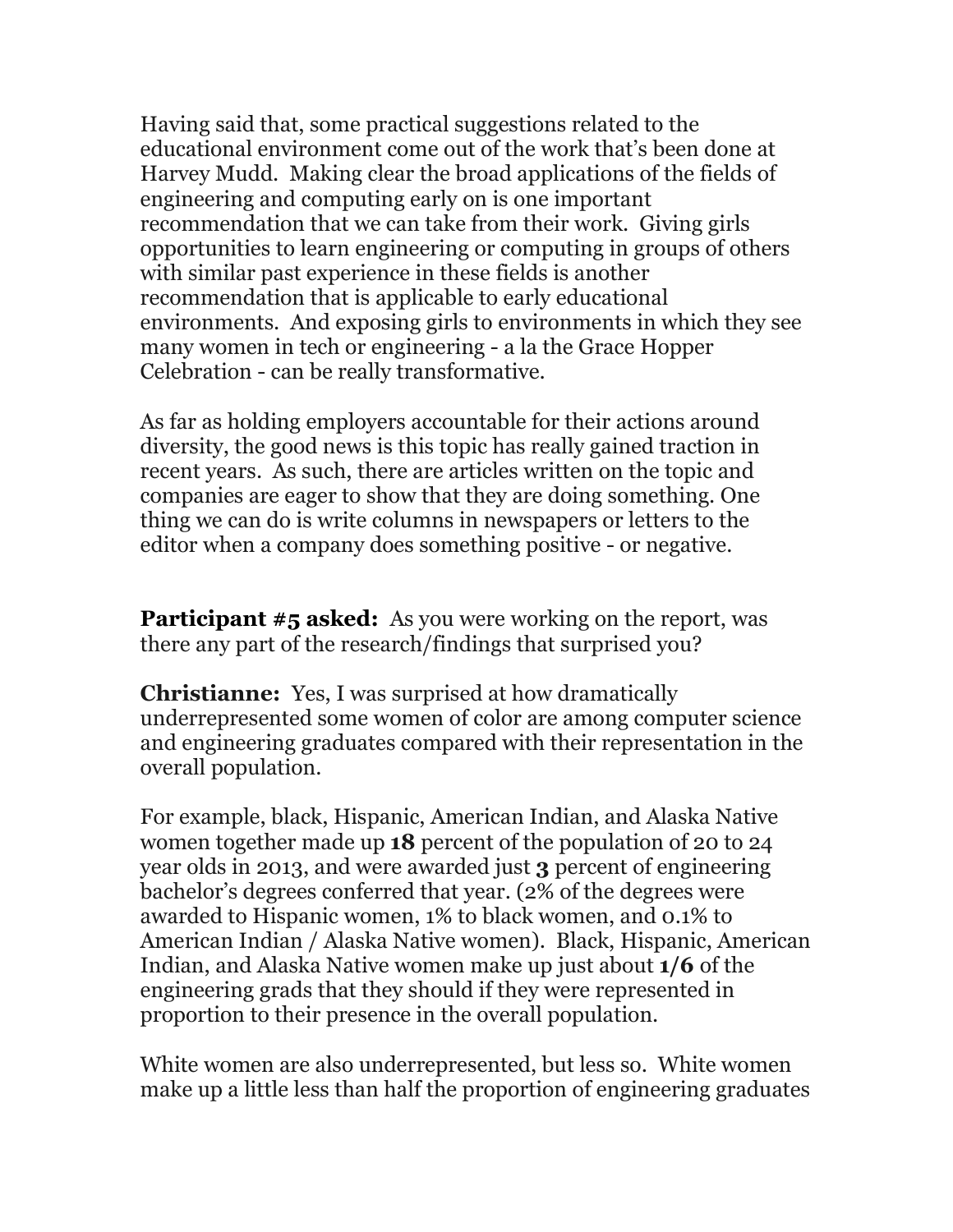you would expect if they were proportionally represented (white women made up 28% of the population of 20-24 year olds and 13% of engineering graduates in 2013).

Looking at men, Black, Hispanic, American Indian, and Alaska Native men made up 19 percent of the population ages 20 to 24 and were awarded 12 percent of engineering bachelor's degrees.

So while Black, Hispanic, American Indian, and Alaska Native men are still underrepresented among those awarded engineering degrees – and even more so in the engineering workforce – they, along with men of every race and ethnicity, are much better represented than are their female counterparts.

**Another participant** forwarded a link to a PBS program that proved to be a bit controversial: http://www.pbs.org/newshour/making-sense/truth-women-stemcareers/

It provided lively discussions:

**Participant #1:** The PBS News blog is a great blog to follow. I had a couple of reactions to it: 1. She actually does affirm the basis for Solving the Equation as men do indeed outnumber women in the computer science and engineering fields. So I applaud AAUW and Christianne for tackling this topic in its research. 2. Ms. Cummins also makes the point that women undervalue themselves and here, again, I applaud AAUW for being in the forefront of this issue and all the Start Smart workshops that are conducted through AAUW. And lastly, the article's bottom line is exactly what AAUW is advocating: Equal Pay for Equal Work, no matter what the job!

**Christianne's reply was:** I agree with the author of this piece, Denise Cummins, that work traditionally done by women deserves more status and pay. And I agree with her assessment that the STEM fields where women are least well represented are engineering and computer science. I'm quite sure that AAUW has not suggested that women who pursue fields outside of STEM should feel ashamed. Rather, the reason that AAUW has focused on STEM fields and engineering and computing in particular is to highlight factors that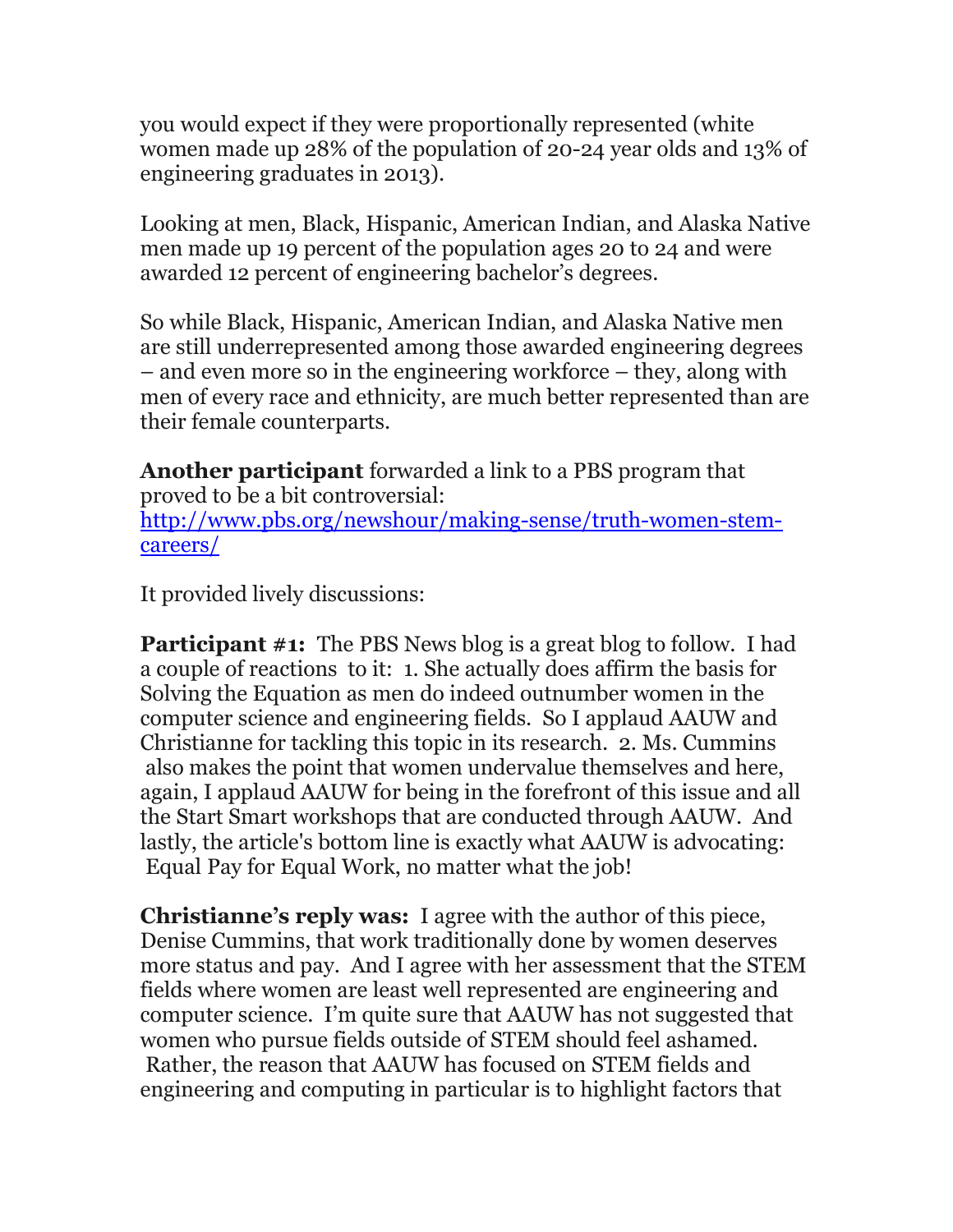may contribute to these fields being less than fully open to women. I think the crux of the issue is that Ms. Cummins takes an individual's "interest" to be intrinsically determined whereas researchers interviewed for *Solving the Equation* and *Why So Few* emphasize that interest in a field can be sparked and cultivated in different ways. If biases and stereotypes prevent girls and women from developing an interest in STEM fields including engineering and computing, we want to bring those factors to light.

**Participate #9 stated:** Well, I was actually horrified by it. Perhaps it was her use of the word "shaming" that provoked me the most. Girls and boys should both be encouraged to explore various fields and inclinations and not be hampered by societal mores that denominate something as a feminine or masculine field.. The problem, it seems to me, is that girls are often actively discouraged from doing so, either directly by parents, or perhaps more insidiously, by our culture that classifies certain fields as masculine or feminine. They are also still discouraged from "being too smart" around boys which perhaps steers them into career interests or school classes that are less likely to put them in competition with boys. Programs like Tech Trek are great because they give girls a chance to explore interests which might otherwise be dampened. If a girl wants to be a teacher or a nurse, more power to her, as long as she isn't making that choice because she doesn't think she can be an engineer or a doctor.

**Participant #1:** Thanks, Cherie for the link. The PBS News blog is a great blog to follow. I had a couple of reactions to it: 1. She actually does affirm the basis for Solving the Equation as men do indeed outnumber women in the computer science and engineering fields. So I applaud AAUW and Christianne for tackling this topic in its research. 2. Ms. Cummins also makes the point that women undervalue themselves and here, again, I applaud AAUW for being in the forefront of this issue and all the Start Smart workshops that are conducted through AAUW. And lastly, the article's bottom line is exactly what AAUW is advocating: Equal Pay for Equal Work, no matter what the job!

**Participant #5:** I saw your comments when you sent them earlier, Krys — although I confess I had done no more than skim the blog post that Cherie shared with us at that point. So at first I thought the